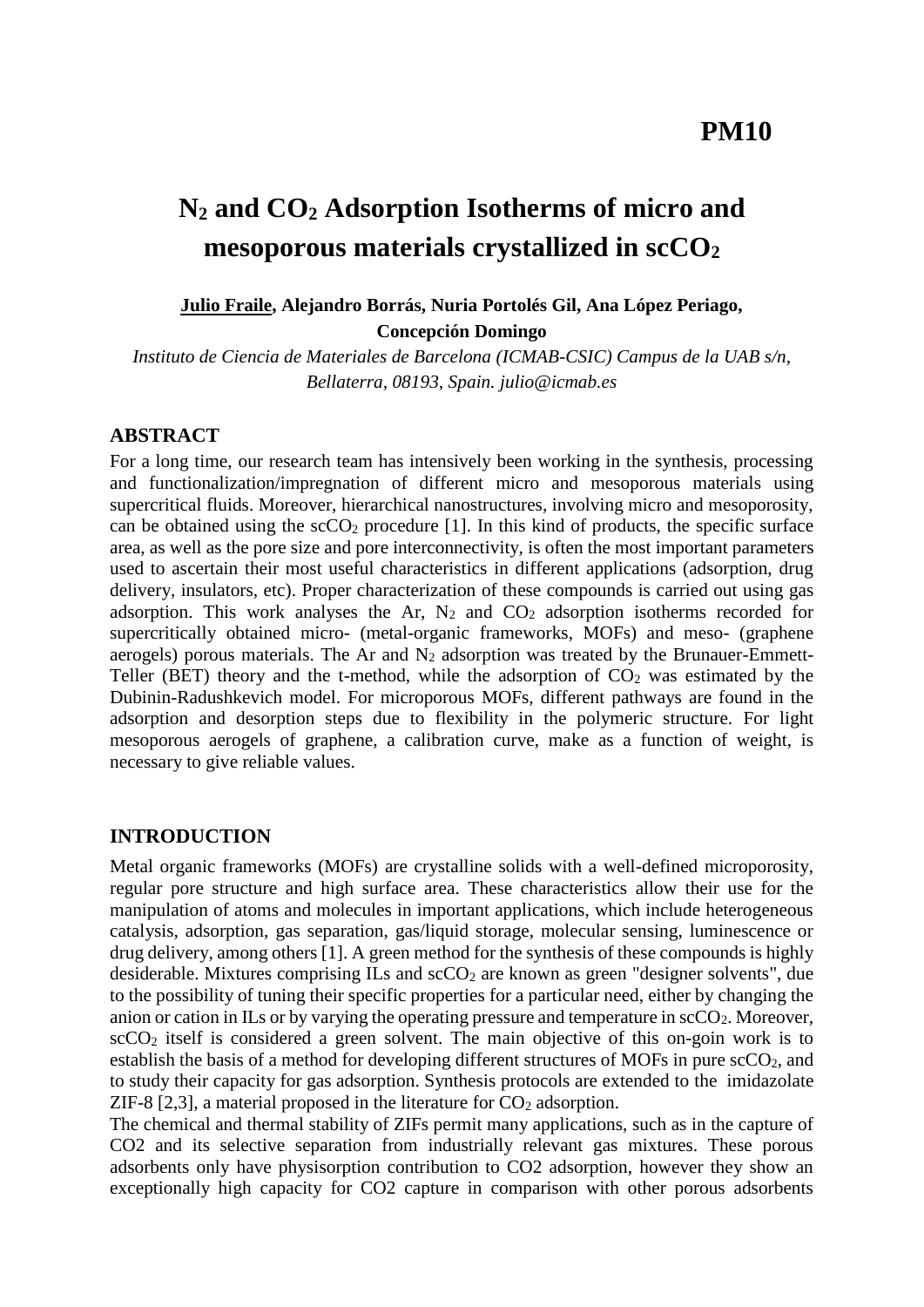operating also by physisorption [4]. The present work also addresses the application of synthesized ZIF-8 products for CO2 capture at low temperatures. A significant CO2 chemisorption contribution is expected by adding aminopolymers to the pores, f.i., polyethylenimine (PEI) with a high density of amine groups that can efficiently bind with CO2 forming carbamates. Again, current developed methods to prepare hyperbranched polyamines grafted onto micro and mesoporous substrates need the use of organic solvents, catalysts, temperature and/or long reaction times. A new method has been developed for polymerizing ethyleneimine straight into the microporous synthesized ZIF-8 by using the scCO2 technology [5]. The CO2 adsorption efficiency of prepared ZIF-8 samples, either as-synthesized or loaded with the aminopolymer, was evaluated by analyzing the CO2 adsorption isotherms at low temperature.

## **MATERIALS AND METHODS**

Zinc acetylacetonate hydrate (Zn(acac)2∙xH2O) and 2-methylimidazole (Hmim) (Sigma Aldrich) were used as the ZIF-8 precursors in  $\sec O_2$ . Compressed  $CO_2$  (99.995 wt%) was supplied by Carburos Metálicos S.A.

Sample preparation under  $\sec 0<sub>2</sub>$  was carried out in the high pressure equipment schematized in Fig. 1. A stainless steel reactor of 100 mL volume (Thar process), equipped with two opposite sapphire windows, was used for the synthesis of the MOFs. The autoclave was charged with *ca.* 125 mg of metal reagent and the corresponding amount of organic linker to obtain the stoichiometric product. The reagents, the ionic liquid if necessary, and a small magnetic stir bar were added to a 10 mL Pyrex vial capped with filter paper and placed within the reactor. The autoclave was then sealed. The system was heated and pressurized to 40-60 ºC and 20 MPa, respectively. The vessel was operated in the batch mode under stirring at 150 rpm during 10 h, and finally slowly depressurized at a mean depressurization rate of *ca.* 0.1 MPamin-1 . Different activation methods were applied to the recovered samples, consisting in: (i) evacuating the samples under vacuum at 120 °C, (ii) rinsing with a continuous flow of  $\sec O_2$  at 20 MPa and 40 ºC, or (iii) by alcohol cleaning after redispersing the powder first in EtOH and then in MeOH, followed by filtering and vacuum evacuation.



**Figure 1.** Schematic representation of the high-pressure system used for the ZIF-8 reactive precipitation in  $scCO<sub>2</sub>$ .

For the polyethyleneimine (PEI) impregnation experiments, the 100 mL autoclave was charged with *ca*. 300 mg of synthesized ZIF-8 and 1 mL of aziridine, avoiding the physical contact between the two materials. The vessel was slowly pressurized with  $CO<sub>2</sub>$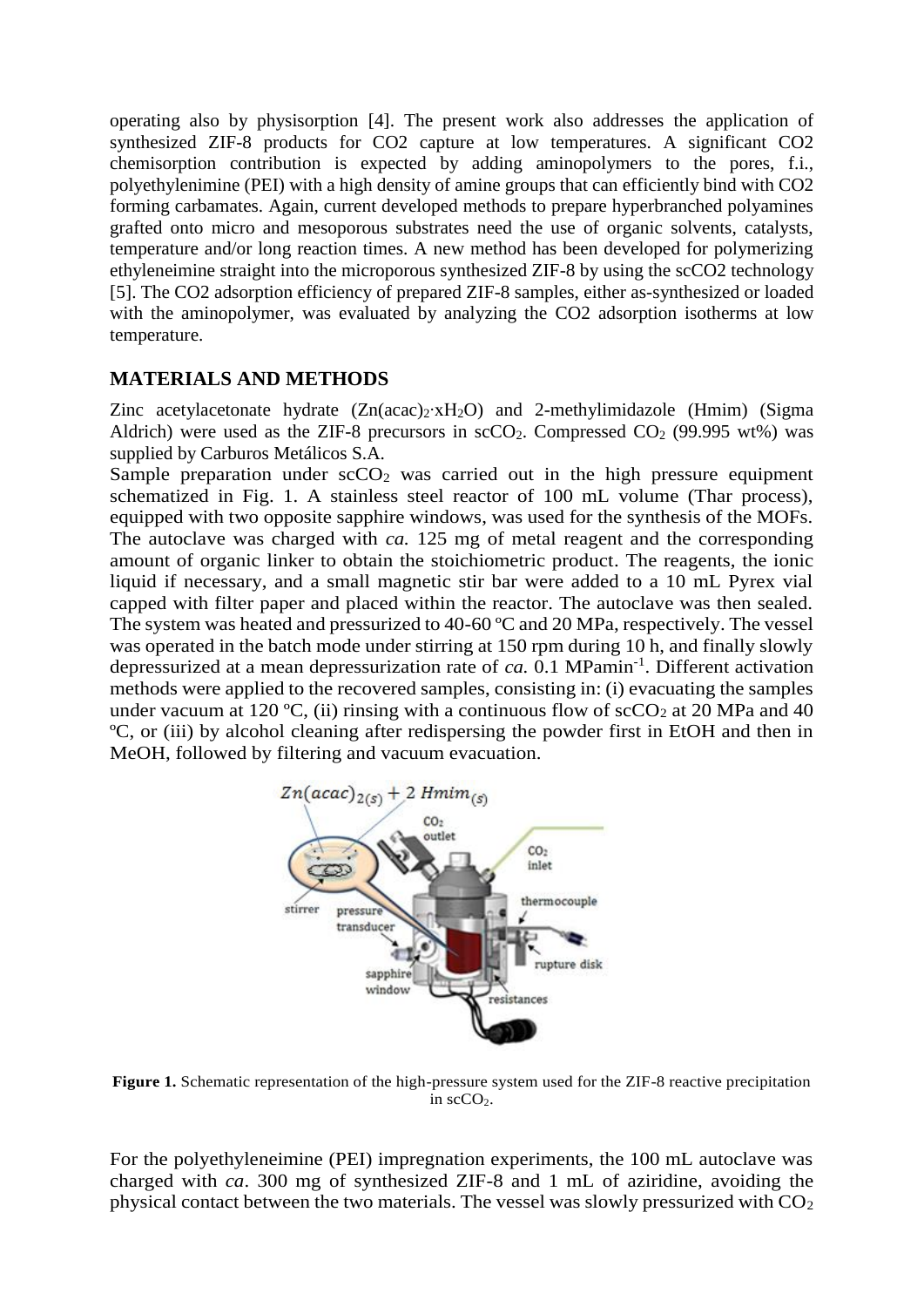at 10 MPa and heated at 45 ºC. The experiment was run under stirring (120 rpm) during 20 min. The system was then depressurized and the recovered sample was used assynthesized for further characterization.

MOF products were first study by powder X-ray diffraction (XRD) in a Siemens D5000 using the Cu K $\alpha$  incident radiation. The textural properties were determined by N<sub>2</sub> adsorption at −196 °C using an ASAP 2000 Micromeritics Inc. The BET surface area  $(Sa)$  was calculated applying the BET equation, while the micropore surface area  $(Sa_{mp})$ was estimated by the t-method. Samples were first degassed at 120 °C for 24 h. Sorption isotherms of  $CO_2$  were obtained in the interval 0–100 kPa at 0 °C using a Quantacrome Nova Win2 analyzer. Prior to the measurements, samples were outgassed under reduced pressure following the same procedure than for  $N_2$  adsorption.

#### **RESULTS**

The main experimental parameters influencing the supercritical synthetic procedure were pressure, temperature and  $Zn(acac)_{2}$ : Hmim molar ratio. Initial tests indicated that optimal working pressure and temperature were 20 MPa and 38 ºC, respectively. Under further similar experimental conditions, by increasing the pressure beyond this value similar results were obtained, while a temperature increase to 45 ºC resulted in the precipitation of a less pure ZIF-8 phase. The stoichiometric ZIF-8 ratio, corresponding to a 1:2 Zn(acac)2:Hmim molar ratio, was assayed. The main advantage of working under stoichiometric conditions was the straightforward synthesis of a product free of organic contaminants. The as-synthesized sample only requires short thermal treatment at 120 ºC to eliminate adsorbed impurities, thus easing the materials evacuation regime, while streamlining potential bulk production in industry. The recorded X-ray diffraction (XRD) profile of the synthetized sample is shown in Fig. 2, together with the simulated pattern of ZIF-8 determined from the X-ray single crystal structure [6]. The assynthesized product give patterns that perfectly match with the simulated ZIF-8 profile. BET characterization indicates in all the cases the precipitation of a microporous product, with textural values in the range of the ZIF-8 Basolite Z1200 product  $(1300-1800 \text{ m}^2 \text{g}^{-1})$ . The micropore surface area and micropore volume of the as-synthesized and alcohol-washed samples are comparable to the values found in the literature for ZIF-8 fine particles precipitated following different methodologies (Table 1), but not yet reaching the calculated values obtained by analyzing the simulated  $N_2$  adsorption isotherm on the ZIF-8 single crystal structure of 1950  $m^2g^{-1}$ . By treating this sample with a continuous flow of scCO<sub>2</sub> at 20 MPa and 40 °C, the textural values increased to 1200  $m^2g^{-1}$  and 0.46  $cm^3g^{-1}$ . Still, these values were easily raised to 1600  $m^2g^{-1}$  and 0.58 cm<sup>3</sup>g<sup>-1</sup> just by washing the as-synthesized material with MeOH/EtOH. The alcohol-cleaned sample has a BET surface area of  $1702 \text{ m}^2\text{g}^{-1}$ , which is in the range of the highest reported values for ZIF-8. Indeed, a deviation of only 15 % was estimated for the micropore specific surface area with respect to the simulated value in a perfect crystal.

**Table 1.** BET and micropore surface areas (BET Sa and Sa<sub>mp</sub>) and micropore volume (V<sub>mp</sub>) determined by N<sub>2</sub> adsorption.

| <b>BET Sa</b>   |               | $\mathbf{v}_{\text{mp}}$                  |
|-----------------|---------------|-------------------------------------------|
| $[m^{2}g^{-1}]$ | $[m^2g^{-1}]$ | $\lceil \text{cm}^3 \text{g}^{-1} \rceil$ |
|                 | 1950          | 0.66                                      |
| 1050            | 980           | 0.41                                      |
| 1261            | 1128          | 0.42                                      |
| 1702            | 1600          | 0.58                                      |
|                 |               | $Sa_{mp}$                                 |

\*Single crystal data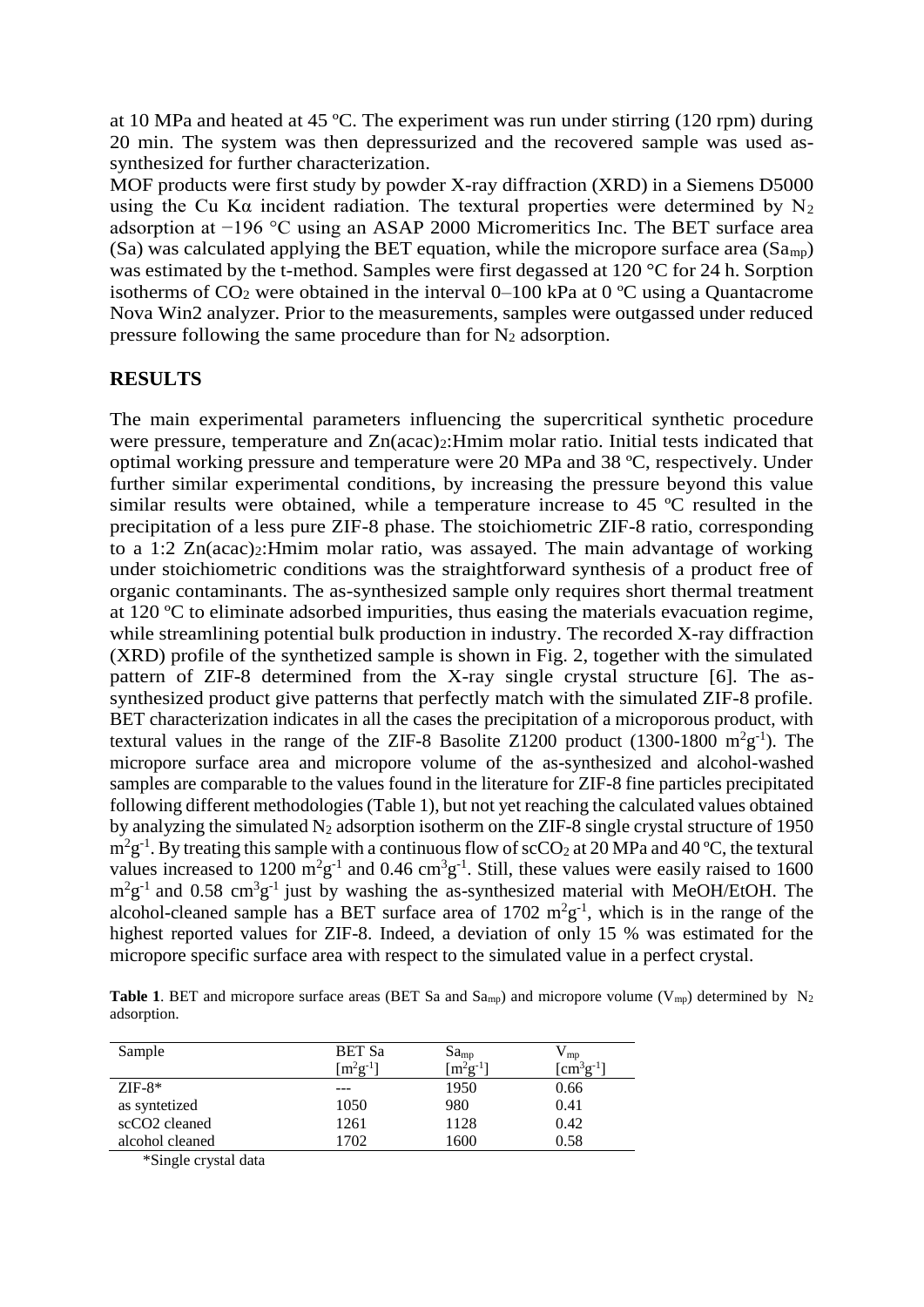Previous studies performed in our laboratory have demonstrated that compressed  $CO<sub>2</sub>$  can be used as an efficient catalyst for the ring opening polymerization of aziridine, giving place to hyperbranched PEI [7], which does not incorporate  $CO<sub>2</sub>$  to the polymer chain. By using the  $\sec{CO_2}$  route, the PEI can be directly formed in the interior of porous substrates. PEI@porous substrate systems are considered highly efficient Class III adsorbents for  $CO<sub>2</sub>$  capture [8]. In the present work, the process of ring-opening polymerization of aziridine aided by  $\text{scCO}_2$ , previously developed for the modification of the MCM-41 mesoporous silica, was extended to the impregnation of synthesized ZIF-8 synthetized under stoichiometric conditions. It was described, that aziridine polymerization in compressed  $CO<sub>2</sub>$  results in a violent exothermic reaction, which vaporizes monomers and just-formed short-chain aminopolymers (Fig. 2). This enables the impregnation of the porous support with PEI [9].



**Figure 2**. Schematic representation of aziridine polymerization into PEI.

The composition of the obtained end-product could not be characterized by elemental analysis, since both ZIF-8 and PEI hold C, H and N atoms in the structure. The presence of PEI in the sample was confirmed by FTIR analysis in the as-synthesized stoichiometric sample (Fig. 3). The spectrum of the impregnated PEI exhibits the characteristic absorption peaks of polyamines, involving N–C and –NH vibration bands between 1500 and 1600 cm<sup>-1</sup>. Moreover, carbamate formation during synthesis in the  $CO<sub>2</sub>$  rich atmosphere by reaction with the formed PEI was evidenced by the presence of the band corresponding to C=O stretching at *ca.* 1715 cm<sup>-1</sup>. After PEI loading, the value of the micropore surface area in the ZIF-8 was reduced from *ca.* 1100 to 300  $m^2g^{-1}$ , suggesting the successful incorporation of the PEI inside the pores.



**Figure 3**. FTIR spectra of as-synthesized stoichiometric sample 1:2*CO2* and impregnated PEI@ZIF-8 product.

CO<sup>2</sup> adsorption isotherms were used as the primary metric to evaluate the performance of synthesized hybrid samples in  $CO_2$  capture (Fig. 4). At the studied temperature of 0 °C,  $CO_2$ adsorption isotherms for pristine ZIF-8 support showed insignificant adsorption at very low pressures, and increased physisorption capacity up to 100 kPa. The equilibrium  $CO<sub>2</sub>$  adsorption values found for the ZIF-8 products prepared in this work were in line with the values found in the literature. Contrarily, the PEI@ZIF-8 samples had a high initial  $CO<sub>2</sub>$  adsorption at very low pressures, which corresponds to the contribution of the chemical reaction, and then physisorption at higher pressures. CO<sup>2</sup> adsorption occurs by a chemical reaction with primary and secondary amines in the PEI polymer, forming a carbamate through an exothermic acidbase reaction. As a consequence, in the PEI loaded samples the specific volumetric adsorption at 100 kPa increases in *ca*. 30 wt% with respect to the pristine product. The reaction of  $CO<sub>2</sub>$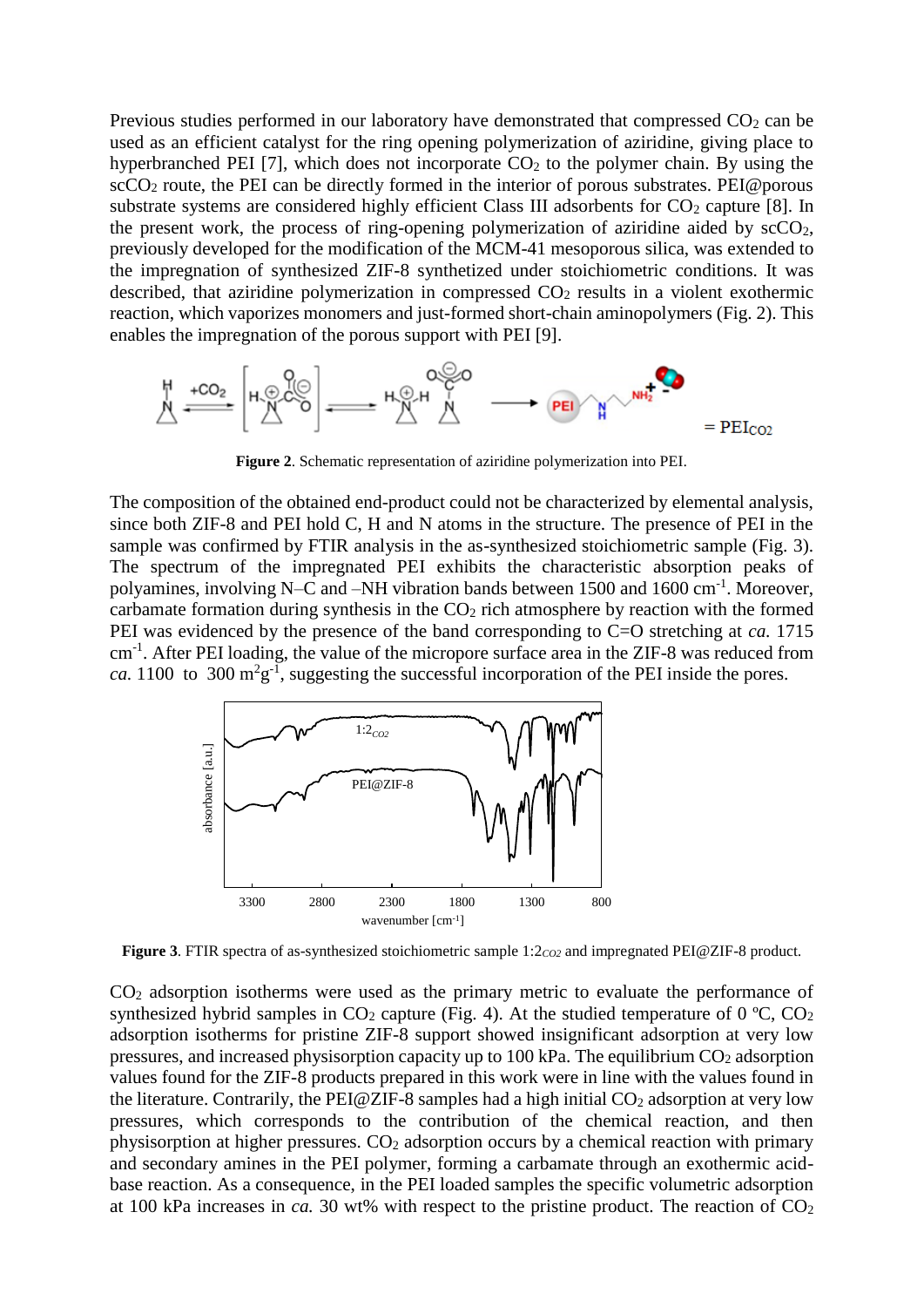with PEI is reversible, allowing for the adsorbent to be regenerated by thermal, vacuum or pressure swing adsorption cycles.



**Figure 4.** CO<sub>2</sub> adsorption isotherms at 0 °C for the synthesized ZIF-8 product under stoichiometric conditions and the further supercritically prepared composite PEI@ZIF-8.

#### **CONCLUSIONS**

A straightforward one-pot synthesis of ZIF-8 in supercritical CO2, which does not require the use of additives or organic solvents, is reported. These process characteristics would enable the scaling-up, while promoting their industrial use. By using a stoichiometric molar ratio of reagents, a post-synthesis washing step was not necessary and yields of *ca.* 95 wt.% were achieved. The results presented in this work open the way to synthesize additional MOFs by the described  $\sec O_2$  route, involving other metal ions and/or ligands. The ZIF-8 sample can be further modified with polyethylenediamine by using a  $\text{scCO}_2$  post-synthetic method to enhance its adsorption performance towards  $CO<sub>2</sub>$ . The  $CO<sub>2</sub>$  adsorption capacity was increased in a 30 v/wt. % for the PEI loaded substrate with respect to pristine ZIF-8.

#### **ACKNOWLEDGEMENTS**

This work was financed by the Spanish National Plan of Research with projects CTQ2014- 56324 and CTQ2017-83632. The financial support from the Spanish MEC, through the Severo Ochoa Program for Centers of Excellence in R&D (SEV- 2015-0496) is acknowledge.

#### **REFERENCES**

[1] ROWSELL, J.L.C., YAGHI, O.M., Microporous Mesoporous Mater., Vol. 73, **2004**, p. 3-14

[2] LÓPEZ-PERIAGO, A., LÓPEZ-DOMÍNGUEZ, P., BARRIO, J., TOBIAS, G., DOMINGO, C., Microporous Mesoporous Mater., Vol . 234, **2016**, p. 155-161.

[3] LOPEZ-DOMÍNGUEZ, P., LOPEZ-PERIAGO, A.M., FERNÁNDEZ-PORRAS, F.J., FRAILE, J., TOBIAS, G., DOMINGO, C., J. CO<sup>2</sup> Utilization, Vol. 18, **2017**, p. 147-155.